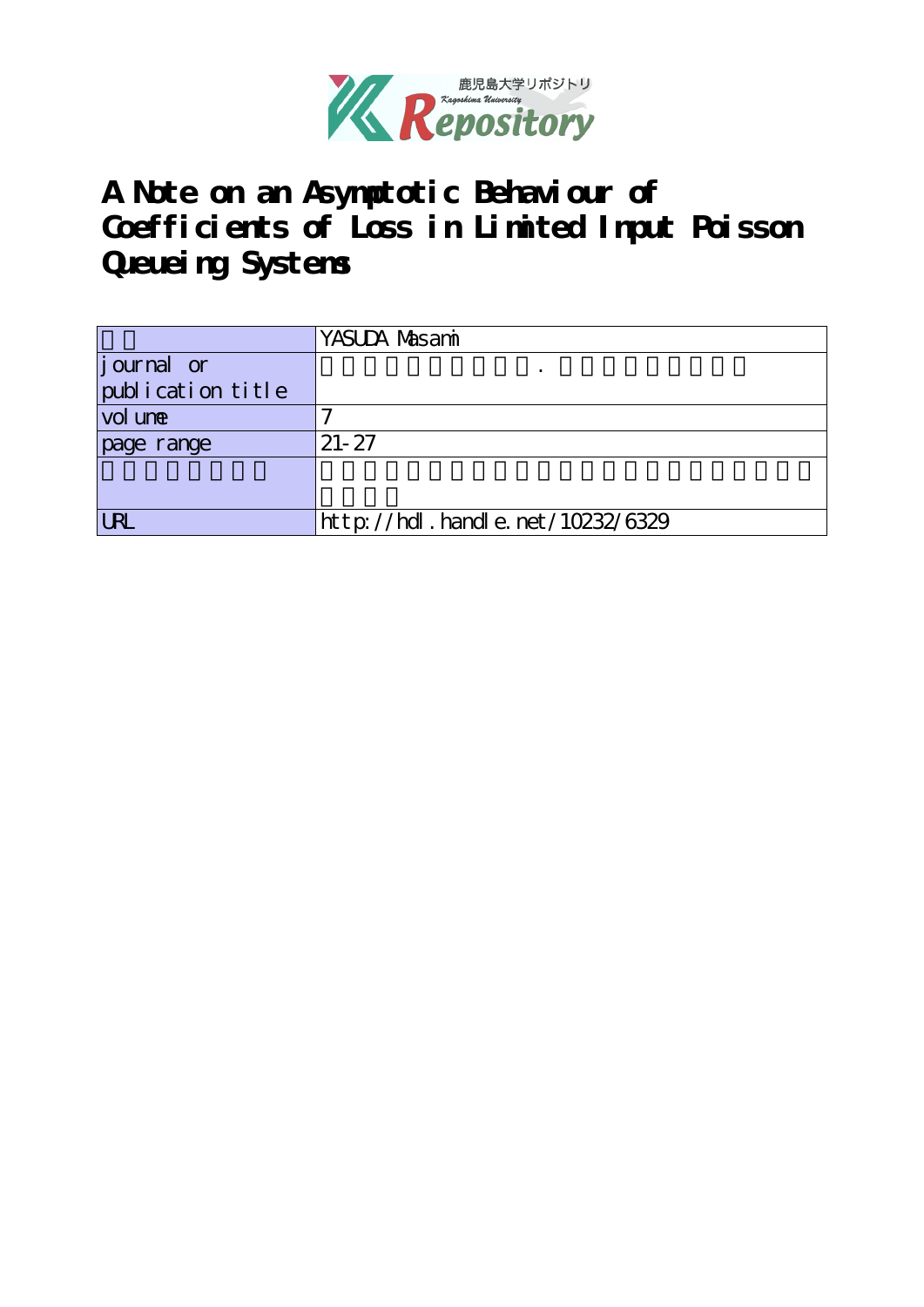# **A Note on an Asymptotic Behaviour of Coefficients of Loss in Limited Input Poisson Queueing Systems**

|                    | YASUDA Masami                             |
|--------------------|-------------------------------------------|
| <i>j</i> ournal or |                                           |
| publication title  |                                           |
| vol une            |                                           |
| page range         | $21 - 27$                                 |
|                    |                                           |
|                    |                                           |
| <b>URL</b>         | $http$ ://hdl. handle. net/10232/00001752 |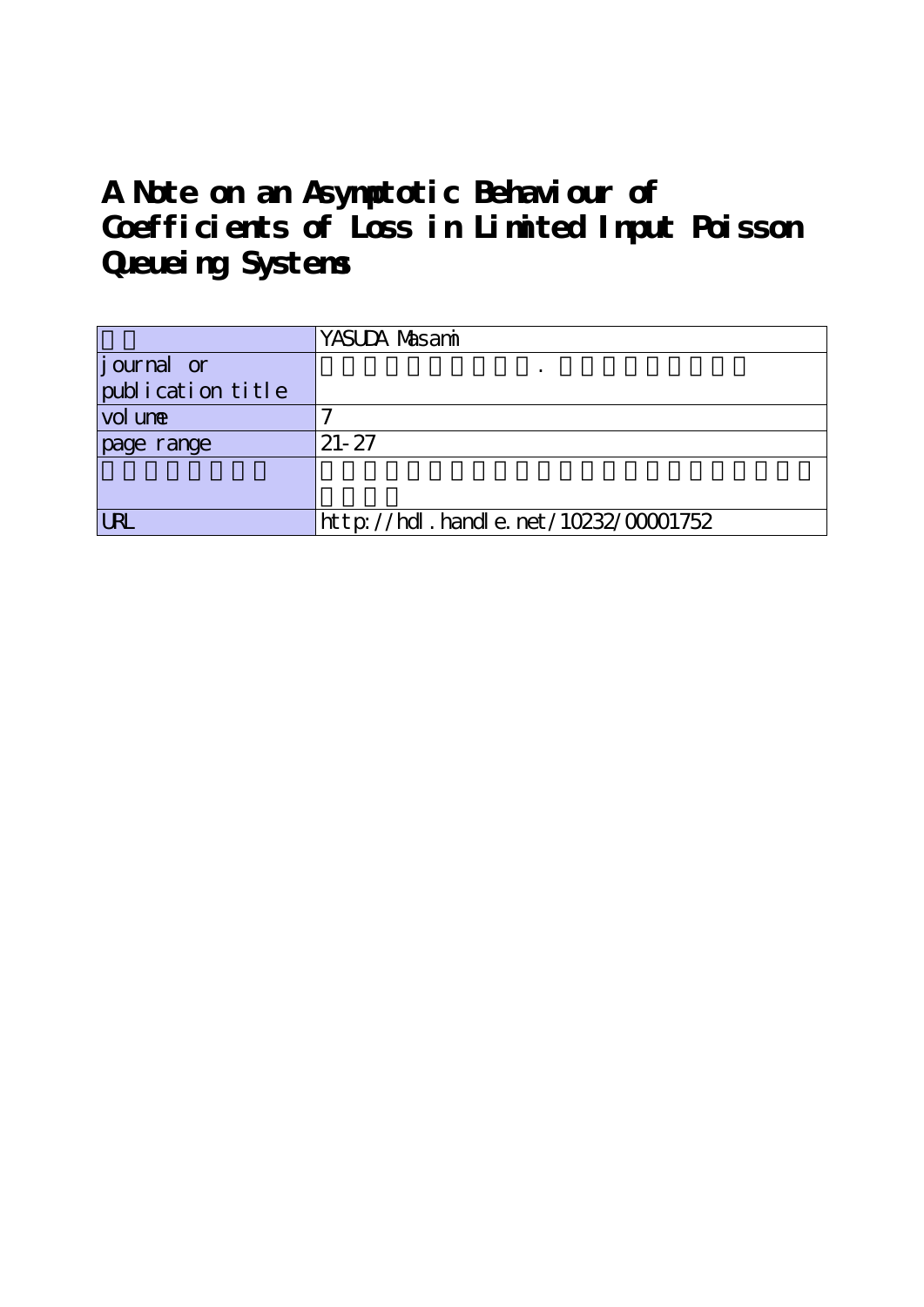Rep. Fac. Sci. Kagoshima Univ., (Math. Phys. Chem.) No. 7, pp. 21-27, 1974

# A Note on an Asymptotic Behaviour of Coefficients of Loss in Limited Input Poisson Queueing Systems

### By

## Masami YASUDA

#### (Received September 30, 1974)

We consider queueing systems with Poisson input and exponential servicing times which called servicing problems of machines with several repairmen. If the number of machines and repairmen increase under the condition that the ratio of machines to repairmen is constant, either one of a coefficient of loss for repairmen, loss for machines or both coefficients of loss decrease to zero compared with the constant and the servicing factor in the system.

### § 1 Introduction.

We start with the equations of the birth-death process. On specializing the coefficients of the equations in §2, we obtain queueing systems with Poisson input and exponential servicing times. As the steady-state solutions or limit probabilities are exist, we define the coefficient of loss for machines, for repairmen. Also we illustrate interesting numerical examples. In  $\S 3$ , we expose an asymptotic behaviour of coefficient of loss for machines, for reparimen when the number of machines and repairmen increase under the condition that the ratio of machines to repairmen is constant.

In conclusion, there are three cases under that condition;

 $1^{\circ}$  coefficient of loss for reparimen tends to zero, but that of loss for machines decreases to some positive value,

 $2^{\circ}$  opposite case of  $1^{\circ}$ .

等 both coefficients of loss tend to zero.

From these results, it is not always advantageous to both sides concerning about the coefficients to manage many machines by many repairmen cooperatively.

Palm (1958), Malcolm (1955), Fetter (1955) charge costs on a machine working, being serviced, idling, etc., and compute the table for the economically optimal number of machines per repairmen. But we do not refer to the costs here.

 ${E_n; n \geq 0}$  denote states in the system. Let  $P_n(t)$  be probability that at time t the system is in the state  $E_n$ . We postulate the following (a), (b), (c);

(a) the system changes only through trasitions from  $E_n$  to  $E_{n+1}$  or  $E_{n-1}$  if  $n\geq 1$ , but from  $E_0$  to  $E_1$  only,

(b) at any time t the system is in state  $E_n$ , the probability that during  $(t, t+h)$  the transition  $E_n\rightarrow E_{n+1}$  occurs equals  $\lambda_n h+o(h)$ , and that of  $E_n\rightarrow E_{n+1}$   $(n\geq 1)$  equals  $\mu_n h+o(h)$ ,

(c) the probability that during  $(t, t+h)$  more than one change occurs is  $o(h)$ .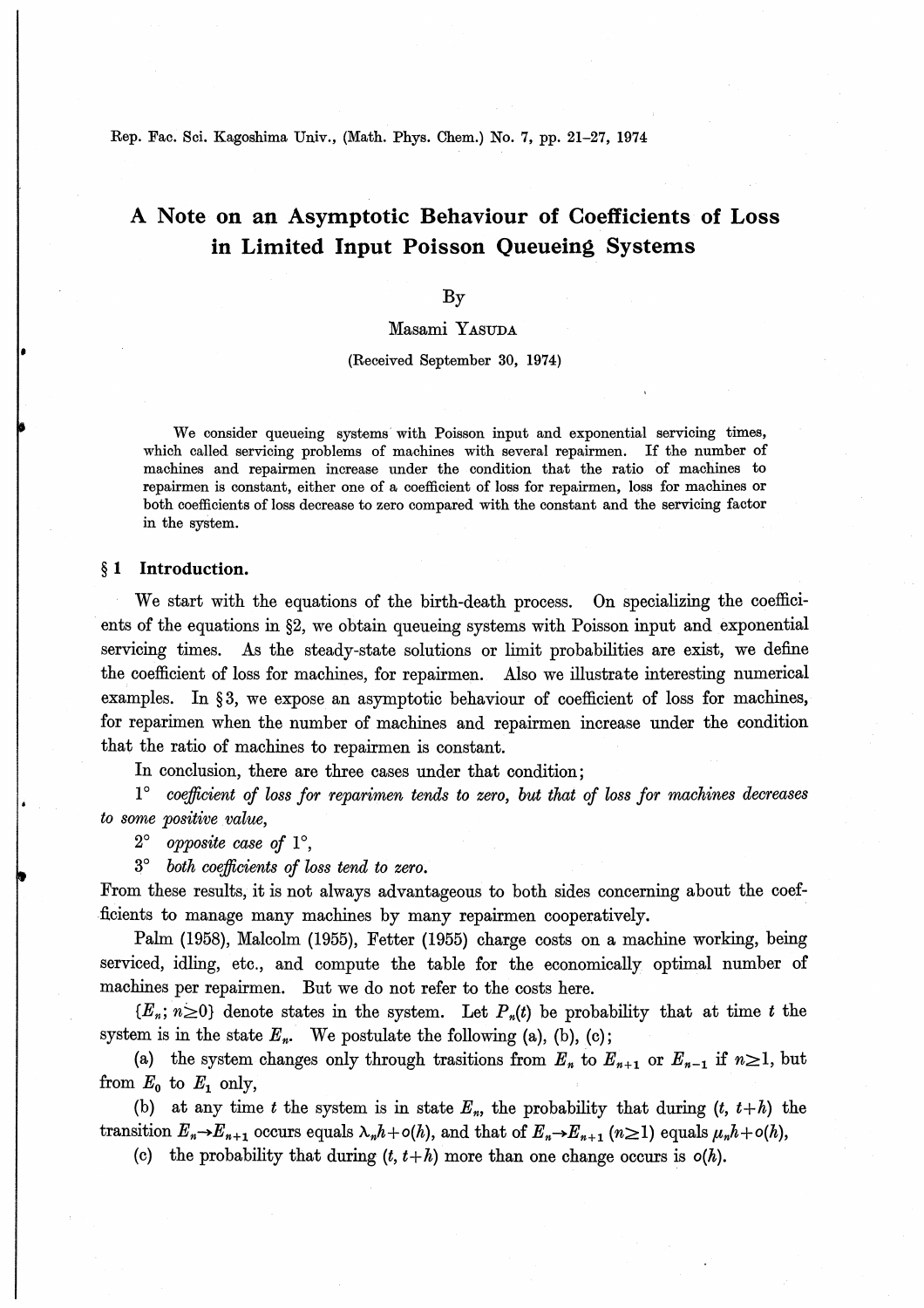#### M. YASUDA

 $P_n'(t) = -(\lambda_n + \mu_n)P_n(t) + \lambda_{n-1}P_{n-1}(t) + \mu_{n+1}P_{n+1}(t)$  (n  $\geq 1$ ),

Accordingly we get differential equations called the birth-death equations;

 $(1)$ 

 $(2)$ 

$$
P'_{0}(t)=-\lambda_{0}P_{0}(t)+\mu_{1}P_{1}(t).
$$

In the next section, we specialize  $\lambda_n$ ,  $\mu_n$  in the above equation and obtain an appropriate description of servicing problems.

#### **Servicing Problem**  $\S 2$

We consider automatic machines which normally require no human care. However. at any time a machine may break down and call for service. The time required for servicing the machine is taken as an independent random variable with an exponential distribution. Machines are serviced by several repairmen. A machine which break down is serviced immediately unless the reparimen are servicing another machines, in which case a waiting line is formed. Let

- total number of machines.  $m$ :
- $r$ ; number of repairmen,
- $\lambda$ ; arrival rate, i.e.  $1/\lambda$  is the mean of the distribution of running times,
- $\mu$ ; servicing rate, i.e.  $1/\mu$  is the mean of the distribution of service times.

The machines working independently are characterized by  $\lambda$  and  $\mu$  with the following properties. If at time  $t$  a machine is in working state, the probability that it will call for service before time  $t+h$  is  $\lambda h+o(h)$ . Conversely, if at time t a machine is being serviced, the probability that the servicing time terminates before  $t+h$  and the machine reverts to the working state is  $\mu h + o(h)$ . The ratio  $\lambda/\mu$  is called the servicing factor.

We say that the system is in state  $E_n$  if n machines are not working, i.e. being serviced, which  $r-n$  repairmen are idle for  $n \le r$ . But for  $n > r$  the state  $E_n$  signifies that r machines are being serviced and  $n-r$  machines are in waiting line. Hence this situation is described by the birth-death equations  $(1)$ ,  $(2)$  with

(3) 
$$
\lambda_n = (m-n)\lambda, \quad \mu_n = \begin{cases} n\mu & (n \leq r), \\ r\mu & (r < n). \end{cases}
$$

It can be shown by Karlin and McGregor (1955) that the limits  $\lim_{t\to\infty} P_n(t) = p_n$  exist. They satisfy the system of linear equations;

(5) 
$$
[(m-n)\lambda+n\mu] p_n = (m-n+1)\lambda p_{n-1}+(n+1)\mu p_{n+1} \quad (1 \leq n < r),
$$

(6) 
$$
\{(m-n)\lambda+r\mu\}p_n=(m-n+1)\lambda p_{n-1}+r\mu p_{n+1} \quad (r\leq n\leq m).
$$

Let us define a coefficient of loss for machines by

(7) 
$$
\frac{w}{m} = \frac{\text{average number of machines in waiting line}}{\text{number of machines}} = \frac{\sum_{n=r}^{m} (n-r)p_n}{m}
$$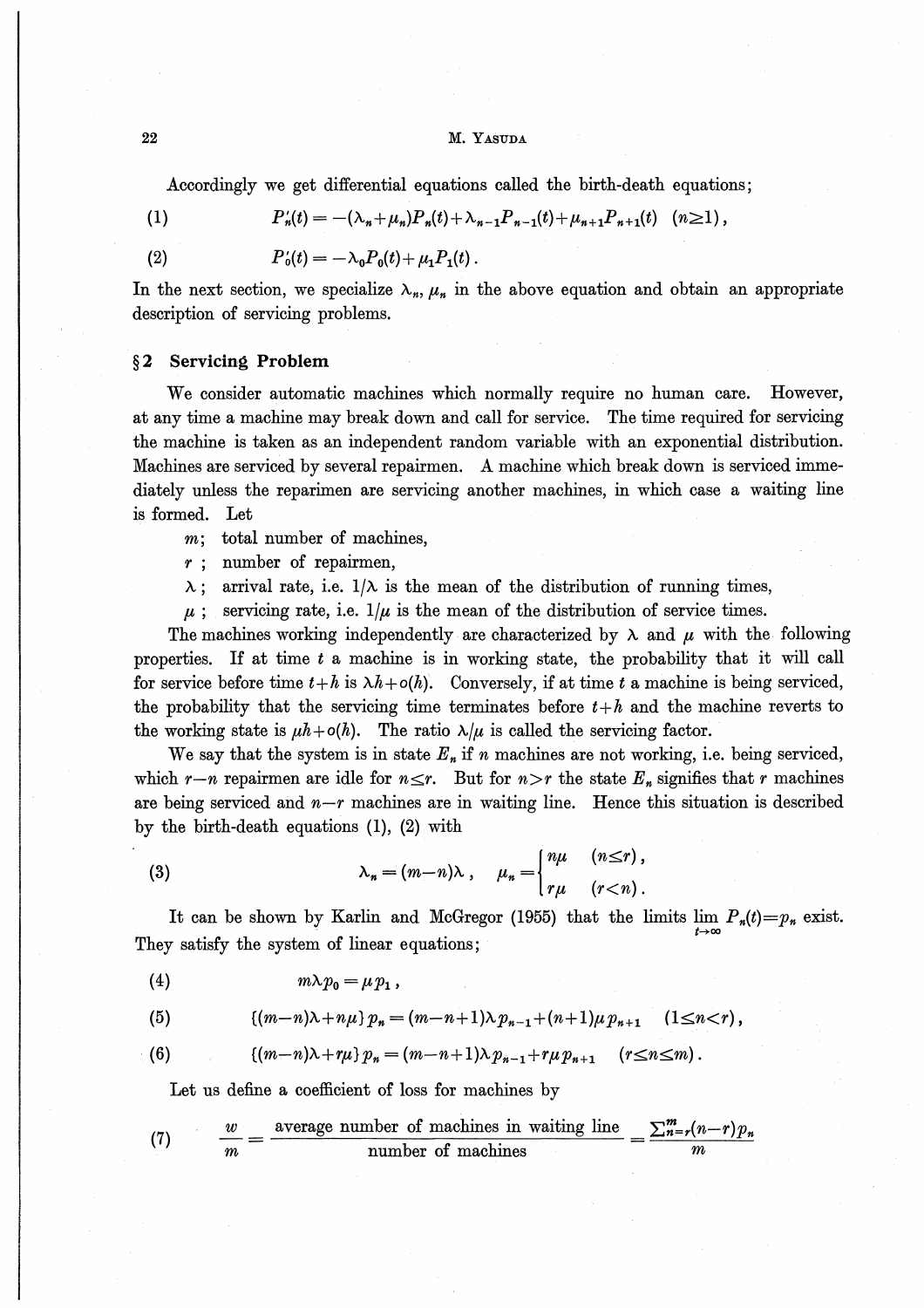#### A Note on an Asymptotic Behaviour of Coefficients

and a coefficient of loss for repairmen by

(8) 
$$
\frac{\rho}{r} = \frac{\text{average number of repairmen idle}}{\text{number of repairmen}} = \frac{\sum_{n=0}^{r} (r-n)p_n}{r}
$$

Numerical examples reveal surprising facts.

| EXAMPLE 1 (cf. Feller (1970), Palm (1958)). Probabilities for $\lambda/\mu=0.1$ , $m=6$ , $r=1$ . |  |  |  |  |  |  |
|---------------------------------------------------------------------------------------------------|--|--|--|--|--|--|
|---------------------------------------------------------------------------------------------------|--|--|--|--|--|--|

| п | Machines in Waiting Line | $p_n$  |
|---|--------------------------|--------|
|   |                          | 0.4845 |
|   |                          | .2907  |
| 2 |                          | .1454  |
| 3 | 2                        | .0581  |
| 4 | 3                        | .0174  |
| 5 |                          | .0034  |
| 6 | 5                        | .0003  |
|   |                          |        |

EXAMPLE 2 (cf. Feller (1970), Palm (1958)). Probabilities for  $\lambda/\mu = 0.1$ ,  $m = 20$ ,  $r = 3$ .

| $\pmb{n}$               | Machines in Waiting Line | $p_n$  |
|-------------------------|--------------------------|--------|
| 0                       |                          | 0.1363 |
| 1                       |                          | .2725  |
| $\boldsymbol{2}$        |                          | .2589  |
| $\overline{\mathbf{3}}$ |                          | .1553  |
| 4                       |                          | .0880  |
| 5                       | 2                        | .0469  |
| 6                       | 3                        | .0235  |
| 7                       | 4                        | .0110  |
| 8                       | 5                        | .0047  |
| 9                       | 6                        | .0019  |
| 10                      |                          | .0007  |
| 11                      |                          | .0002  |
|                         |                          |        |

|                                   | Example 1 | Example 2 |
|-----------------------------------|-----------|-----------|
| Number of Machines                |           | 20        |
| Number of Repairmen               |           | 3         |
| Coefficient of Loss for Repairmen | 0.48451   | 0.40420   |
| Coefficient of Loss for Machines  | 0.05494   | 0.01694   |

A comparison of numerical example 1 and 2 proves that for machines with  $\lambda/\mu=0.1$ 20 machines per 3 repairmen are ever so much economical than 6 machines per a repairman. Because the number of machines per repairmen has increased from 6 to  $6\frac{2}{3}$ , but at the same time, the machines are serviced more efficiently. Generally, one of the coefficients of loss decreases to zero, the other to some positive value. But in a critical case both decrease to zero. We will prove this in theorem 4, §3.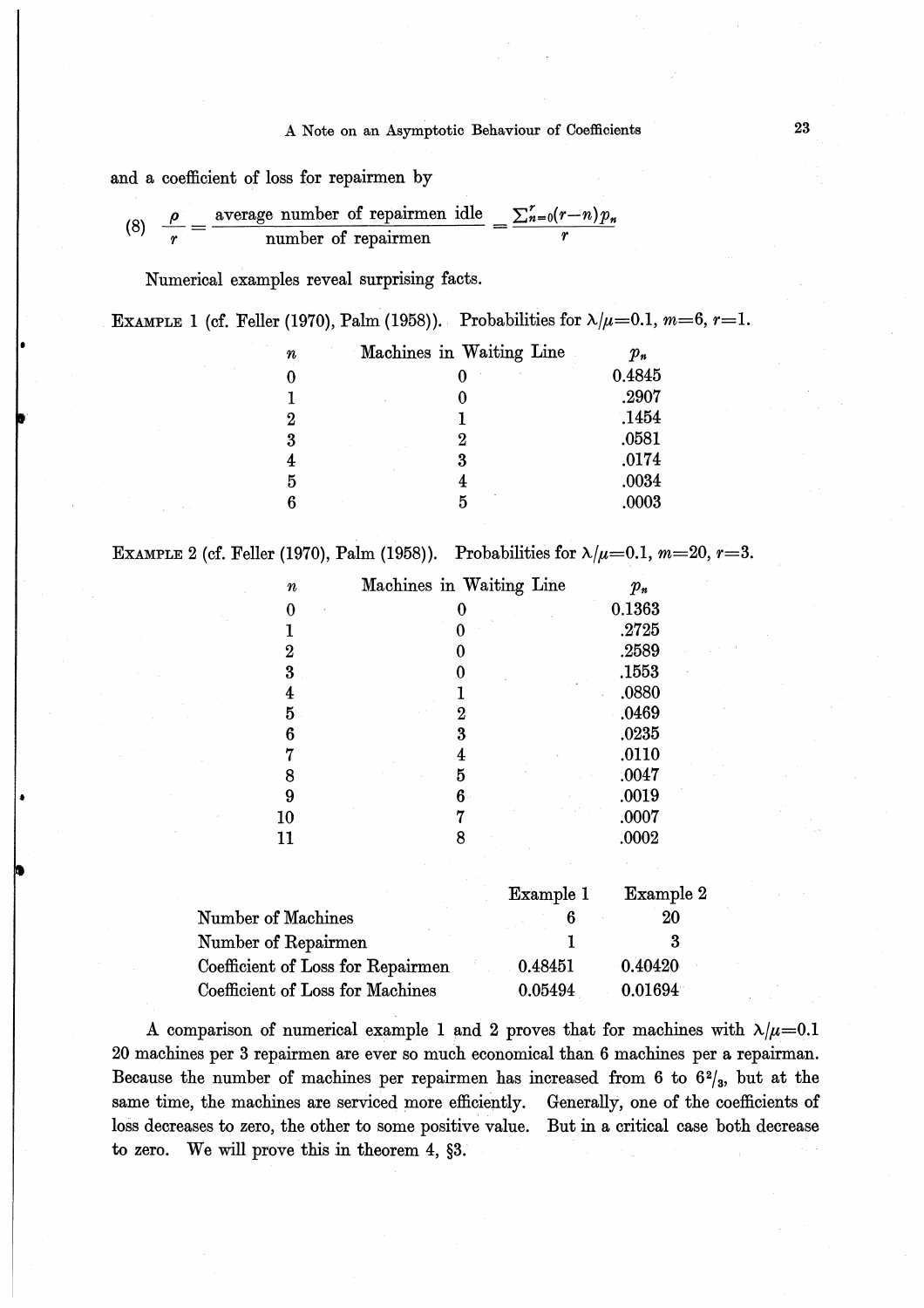M. YASUDA

#### Asymptotic behaviour of coefficients of loss  $§ 3$

From equations (5), (6),  $\rho/r$  and  $w/m$  can be rewritten as follows.

LEMMA 1.

(9) 
$$
\frac{\rho}{r} = \left(1 - \frac{\lambda}{\lambda + \mu} \frac{m}{r}\right) \sum_{n=0}^{r-1} p_n + \frac{\mu}{\lambda + \mu} p_r,
$$

(10) 
$$
\frac{w}{m} = \left(1 - \frac{\lambda + \mu}{\lambda} \frac{r}{m}\right) \sum_{n=r+1}^{m} p_n + \left(1 - \frac{r}{m}\right) p_r,
$$

and for a relation between  $\rho/r$  and  $w/m$ ,

(11) 
$$
\frac{w}{m} - \frac{\lambda + \mu}{\lambda} \frac{r}{m} \frac{\rho}{r} = 1 - \frac{\lambda + \mu}{\lambda} \frac{r}{m}
$$

or

$$
\frac{\rho}{r} - \frac{\lambda}{\lambda + \mu} \frac{m}{r} \frac{w}{m} = 1 - \frac{\lambda}{\lambda + \mu} \frac{m}{r}
$$

Immediately lemma 1 follows that

THEOREM 2. If  $m/r > (\lambda + \mu)/\lambda$ , then  $\rho/r < w/m$ ,  $m/r < (\lambda + \mu)/\lambda$ , then  $\rho/r > w/m$ ,

 $m/r = (\lambda + \mu)/\lambda$ , then  $\rho/r = w/m$ . and if

Next we consider the case that  $m, r$  increase to infinity. Preparations are needed for it.

LEMMA 3. Let m,  $r \to \infty$  with  $m/r = c$  is constant. If the constant c satisfies  $(c>1)$  $c > (\lambda + \mu)/\lambda$ ,  $(12)$ 

then

(13) 
$$
\frac{\sum_{n=0}^{r-1} {cr \choose n} \left(\frac{\lambda}{\mu}\right)^n}{\sum_{n=r+1}^{cr} \frac{n!}{r^{n-r}r!} {cr \choose n} \left(\frac{\lambda}{\mu}\right)^n} \downarrow 0.
$$

If  $c < (\lambda + \mu)/\lambda$ , then the left of (13) increases to infinity.  $(14)$ (proof) Set the function of  $r$ ;

(15) 
$$
T_1(r) = \sum_{n=0}^{r-1} {cr \choose n} {cr \choose r}^{-1} \left(\frac{\lambda}{\mu}\right)^{n-r},
$$

(16) 
$$
T_2(r) = \sum_{n=r+1}^{cr} \frac{n!}{r^{n-r}r!} {cr \choose n} {cr \choose r}^{-1} \left(\frac{\lambda}{\mu}\right)^{n-r}
$$

with c=m/r, respectively. It follows easily that, letting  $a=(c-1)\lambda/\mu$ ,

24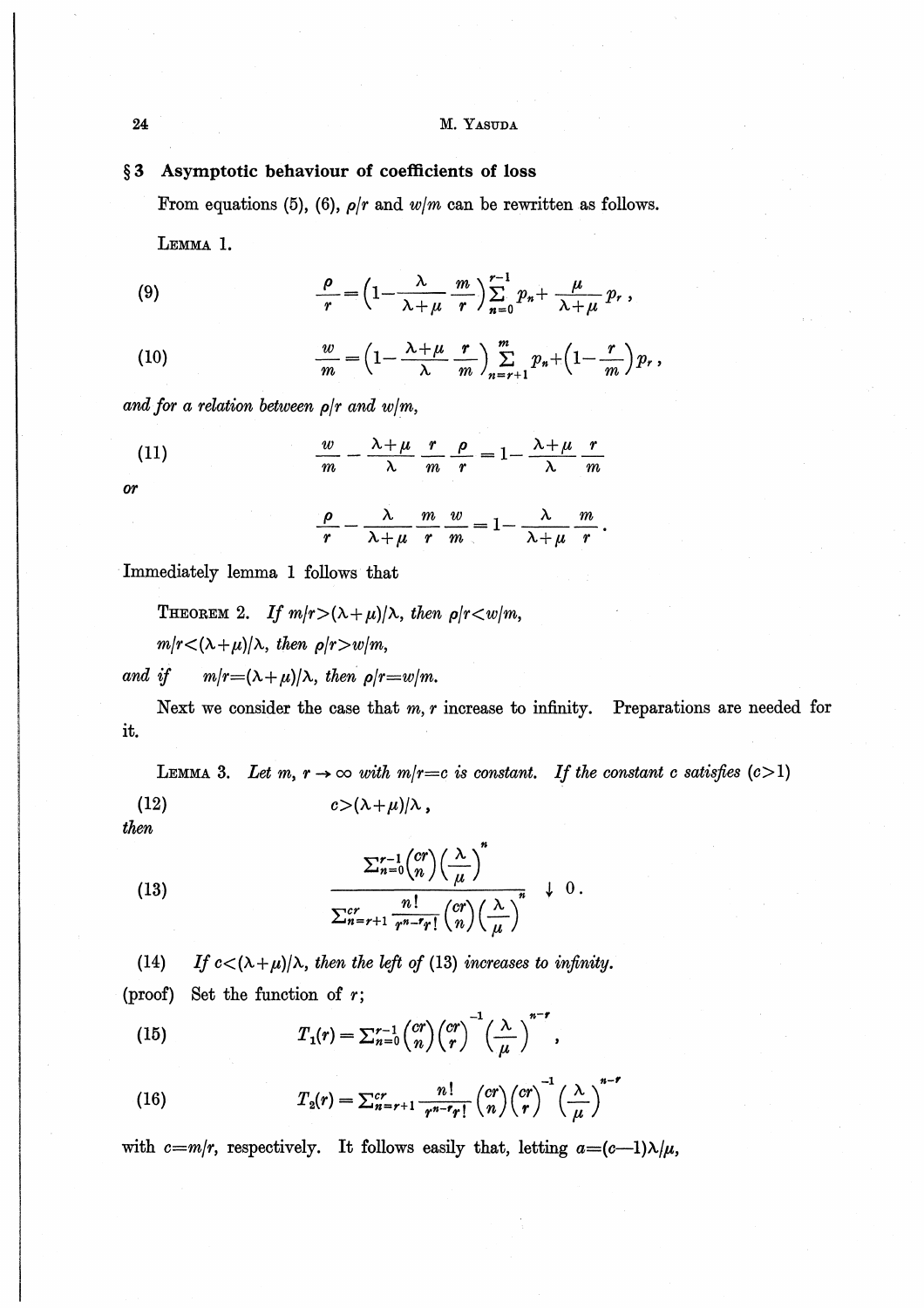A Note on an Asymptotic Behaviour of Coefficients

(17) 
$$
T_1(r) = \sum_{n=0}^{r-1} \frac{1}{a^{r-n}} \frac{\left(1 - \frac{1}{r}\right) \cdots \left(1 - \frac{r-n-1}{r}\right)}{\left(1 + \frac{r-n}{r} \frac{\lambda}{a\mu}\right) \cdots \left(1 + \frac{1}{r} \frac{\lambda}{a\mu}\right)}
$$

(18) 
$$
T_2(r) = \sum_{n=r+1}^{cr} a^{n-r} \left(1 - \frac{1}{r} \frac{\lambda}{a\mu}\right) \cdots \left(1 - \frac{n-r-1}{r} \frac{\lambda}{a\mu}\right).
$$

To prove the lemma, let us see how  $T_1(r)$  and  $T_2(r)$  behave as  $r \uparrow \infty$ .

1<sup>°</sup> If 
$$
a>1
$$
, then  $\limsup_{r\to\infty} T_1(r) \leq \frac{1}{a-1}$ .

Because of (17),  $T_1(r) < \sum_{n=0}^{r-1} \frac{1}{a^{r-n}} = \frac{1}{a-1} \frac{a^r - 1}{a^r}$  for  $r \ge 1$ .

2<sup>°</sup> If 
$$
a<1
$$
, then  $\limsup_{r\to\infty} T_2(r) \leq \frac{a}{1-a}$ 

Because of (18),  $T_2(r) < \sum_{n=r+1}^{cr} a^{n-r} = \frac{a}{1-a} (1-a^{(c-1)r})$  for  $r \ge 1$ .  $3^{\circ}$  If  $a \ge 1$ , then  $\lim_{r \to \infty} T_2(r) = \infty$ .

Because, for each  $1 \le k \le (c-1)r$ ,

$$
T_2(r) > a + a^2 \left(1 - \frac{1}{r} \frac{\lambda}{a\mu}\right) + \cdots + a^k \left(1 - \frac{1}{r} \frac{\lambda}{a\mu}\right) \cdots \left(1 - \frac{k-1}{r} \frac{\lambda}{a\mu}\right).
$$

Letting  $r \uparrow \infty$  with fix k, we obtain

$$
\liminf_{r\to\infty} T_2(r) \geq a+a^2+\cdots+a^k.
$$

This holds for arbitrary k, hence  $\lim_{r\to\infty}T_2(r) = \infty$ .

$$
4^{\circ} \text{ If } a \leq 1, \text{ then } \lim_{r \to \infty} T_1(r) = \infty.
$$

It can be shown similar to 3°.

Now we prove the lemma using the results of  $1^{\circ} \sim 4^{\circ}$ . Note that the left of (13) equals  $T_1(r)/T_2(r)$  and the condition (12) is equivalent to  $a>1$ . From 1°, 3°,

$$
0 \leq \limsup_{r \to \infty} T_1(r)/T_2(r) \leq \limsup_{r \to \infty} T_1(r)/\liminf_{r \to \infty} T_2(r) = 0
$$

Consequently  $\lim_{r\to\infty} T_1(r)/T_2(r) = 0$ , i.e. (13) holds.

Similarly since 
$$
c < \frac{\lambda + \mu}{\lambda}
$$
 is equivalent to  $a < 1$ ,  
\n
$$
\liminf_{r \to \infty} T_1(r) T_2(r) \geq \liminf_{r \to \infty} T_1(r) / \limsup_{r \to \infty} T_2(r) = \infty.
$$

Hence  $\lim_{r \to \infty} T_1(r)/T_2(r) = \infty$ . Those proved the lemma.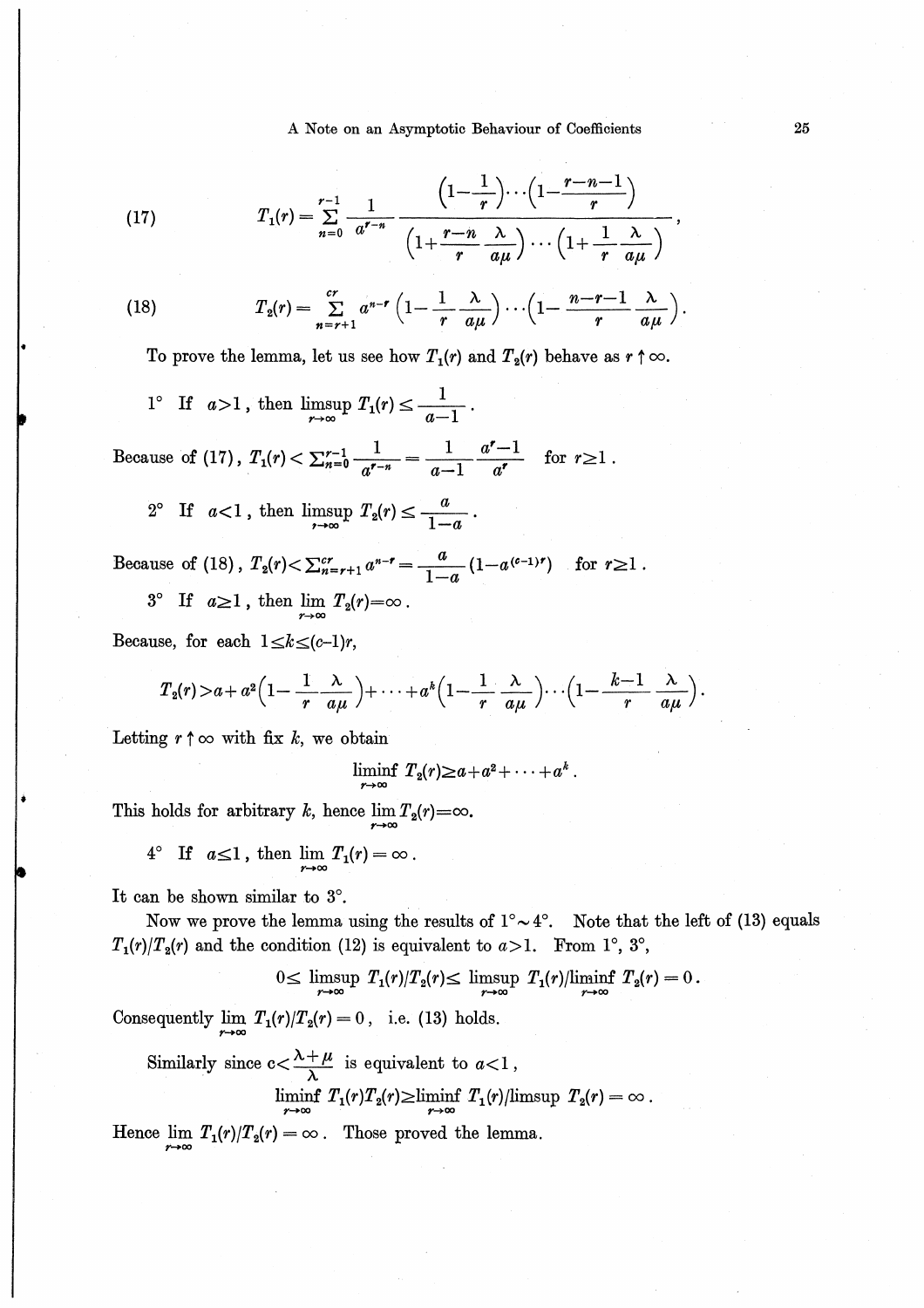Finally we obtain the asymptotic behaviour of  $\rho/r$ ,  $w/m$  as follows.

THEOREM 4. Under that  $m/r = c$  is constant, if

(a) 
$$
c > \frac{\lambda + \mu}{\lambda}
$$
, then  $\rho/r \downarrow 0$ ,  $w/m \downarrow 1 - \frac{\lambda + \mu}{\lambda c}$ 

(b) 
$$
c < \frac{\lambda + \mu}{\lambda}
$$
, then  $\rho/r \downarrow 1 - \frac{\lambda c}{\lambda + \mu}$ ,  $w/m \downarrow 0$ ,

(c) 
$$
c = \frac{\lambda + \mu}{\lambda}
$$
, then  $\rho/r = w/m \downarrow 0$ 

as  $m, r \rightarrow \infty$  respectively.

(proof) First we solve the steady-state equations  $(4)$ ,  $(5)$ ,  $(6)$  explicitely. They are

$$
p_n = p_0 \binom{m}{n} \left(\frac{\lambda}{\mu}\right)^n \quad (1 \leq n < r), \qquad p_n = p_0 \frac{n!}{r^{n-r}r!} \binom{m}{n} \left(\frac{\lambda}{\mu}\right)^n \quad (r \leq n \leq m),
$$

where  $p_0$  is determined by  $\sum_{n=0}^m p_n = 1$ . Using the notation in the proof of lemma 3, the sum  $p_n$  from 0 to  $r-1$  is

$$
\sum_{n=0}^{r-1} p_n = \frac{T_1(r)}{T_1(r) + T_2(r) + 1}
$$

To prove (a), we observe that the condition is equivalent to  $a > 1$ . Note that  $a = (c-1)\lambda/\mu$ and from lemma 2.

$$
\sum_{n=0}^{r-1} p_n \leq \frac{T_1(r)}{T_2(r)} \downarrow 0.
$$

Consequently  $\lim_{r\to\infty}\sum_{n=0}^{r-1}p_n=0$ ,  $\lim_{r\to\infty}\sum_{n=r}^{cr}p_n=1$ . Also  $p_r=\frac{1}{1+T_1(r)+T_2(r)}\leq \frac{1}{T_2(r)}\downarrow 0$  as  $r \uparrow \infty$ . Hence the equations (9), (10) of lemma 1 yield that

$$
\lim_{r \to \infty} \frac{\rho}{r} = 0, \lim_{r \to \infty} \frac{w}{m} = 1 - \frac{\lambda + \mu}{\lambda c}
$$

(b) is proved similar to  $(a)$ .

For (c), it means that  $a=1$ . Recall that, if  $a=1$ ,

$$
\frac{\rho}{r} = \frac{w}{m} = (1 - c^{-1}) p_r
$$

by lemma 1 and  $\lim_{r\to\infty}T_1(r) = \lim_{r\to\infty}T_2(r) = \infty$  by the proof 3°, 4° in lemma 3. Since  $\lim_{r\to\infty}p_r = 0$ , it hold that  $\rho/r = w/m \downarrow 0$  as  $r \uparrow \infty$ , which are desired results.

26